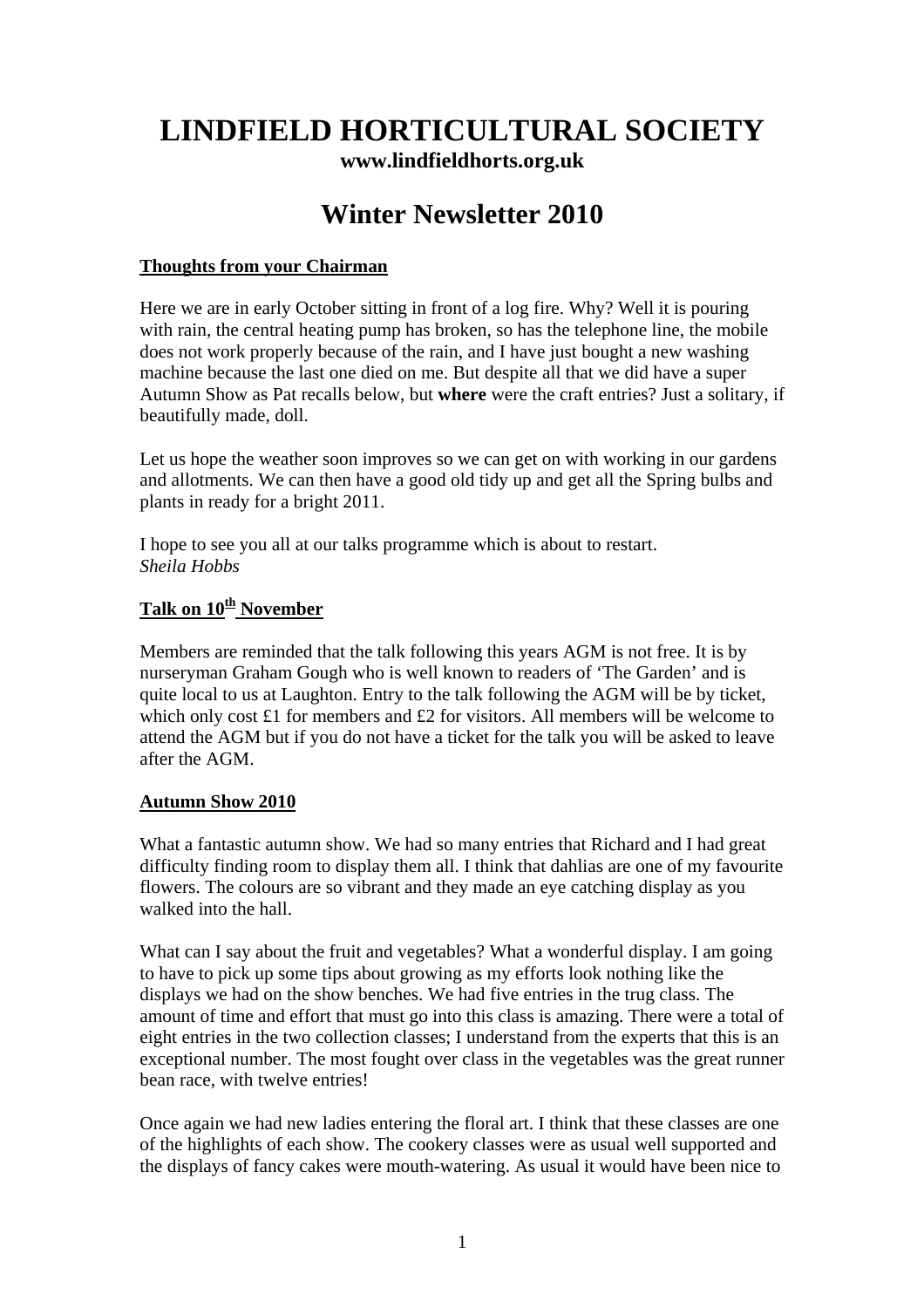have had more entries in the adult handicraft but the children's classes were well supported.

I think the three shows this year have been the best since I became show secretary, so thank you to all those who have exhibited. Winter well and I look forward to seeing you at the 2011Spring Show.

> **Ben Smith** Richard Hilson Jim Stockwell Richard Hilson Gill Jones Richard Hilson Sally McBirney **Emily Sutlow** Katherine Cameron

#### *Cups and Awards*

| The Bob Lacey Salver         | <b>Ben Smith</b>      |
|------------------------------|-----------------------|
| The Massey Dawson Cup        | <b>Richard Hilson</b> |
| The Huddart Cup              | Jim Stockwell         |
| The Helena Hall Cup          | Richard Hilson        |
| The Penney Cup               | Gill Jones            |
| The Dahlia Members Cup       | <b>Richard Hilson</b> |
| The Harry Tester Cup         | Sally McBirney        |
| Kieron James Toys Shield     | <b>Emily Sutlow</b>   |
| <b>Heart and Soul Shield</b> | Katherine Came        |
| The Dahlia Championship Cup  | <b>Richard Hilson</b> |
|                              |                       |

*Best in Show*

| Vegetable  | Richard Hilson        |
|------------|-----------------------|
| Fruit      | Paul Lindfield        |
| Pot Plant  | <b>Sally McBirney</b> |
| Cookery    | Lorelei Hilson        |
| Handicraft | Nora Penfold          |

#### *Annual Cups and Awards*

The Morecombe White Cup Clare Imms The Lady Wilkinson **Lorelei Hilson** The Proctor Cup Wendy Dumbleton The Shepherd Cup Alison and Michael Elliott The Ron Pickett Trophy Tim Richardson The LHS Junior Perpetual Shield Emily Sutlow The Shepherd Perpetual Shield Katherine Cameron *Pat Whetstone* 

#### **Seed Orders - Reduce the Costs of your Seeds**

Sutton and Dobies Catalogues are now available; place your order through the Society and save 20% on seeds and 10% on other items. If you wish to partake please contact Alison (483039). *Alison Elliott*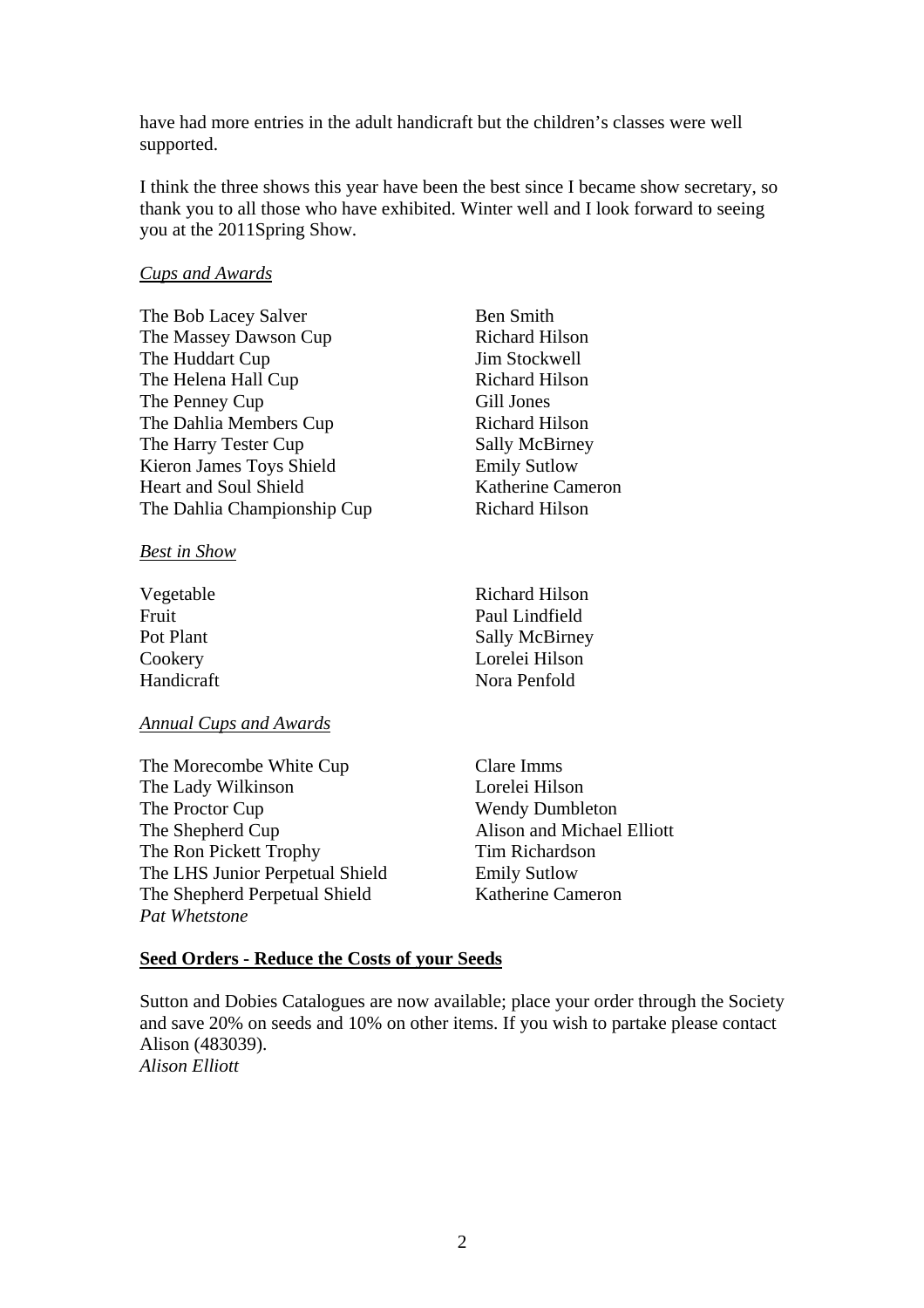#### **Christmas Social 2010**

By the time that you read this a few Christmas Social Tickets may still be on sale, if you have forgotten to buy your ticket please contact Alison as soon as possible. *Alison Elliott* 

#### **Utter Failure!**

Despite the best efforts of your intrepid reporter, with telephones being bugged, mail intercepted and satellite observations, we have been unable to find out what outings Ann is planning for next year. There was a rumour that one is to be to a garden previously only seen by a select few, but even with your editor being on his best behaviour nothing has been forthcoming. Ah well we shall all have to wait for the Spring Newsletter to put us out of our misery!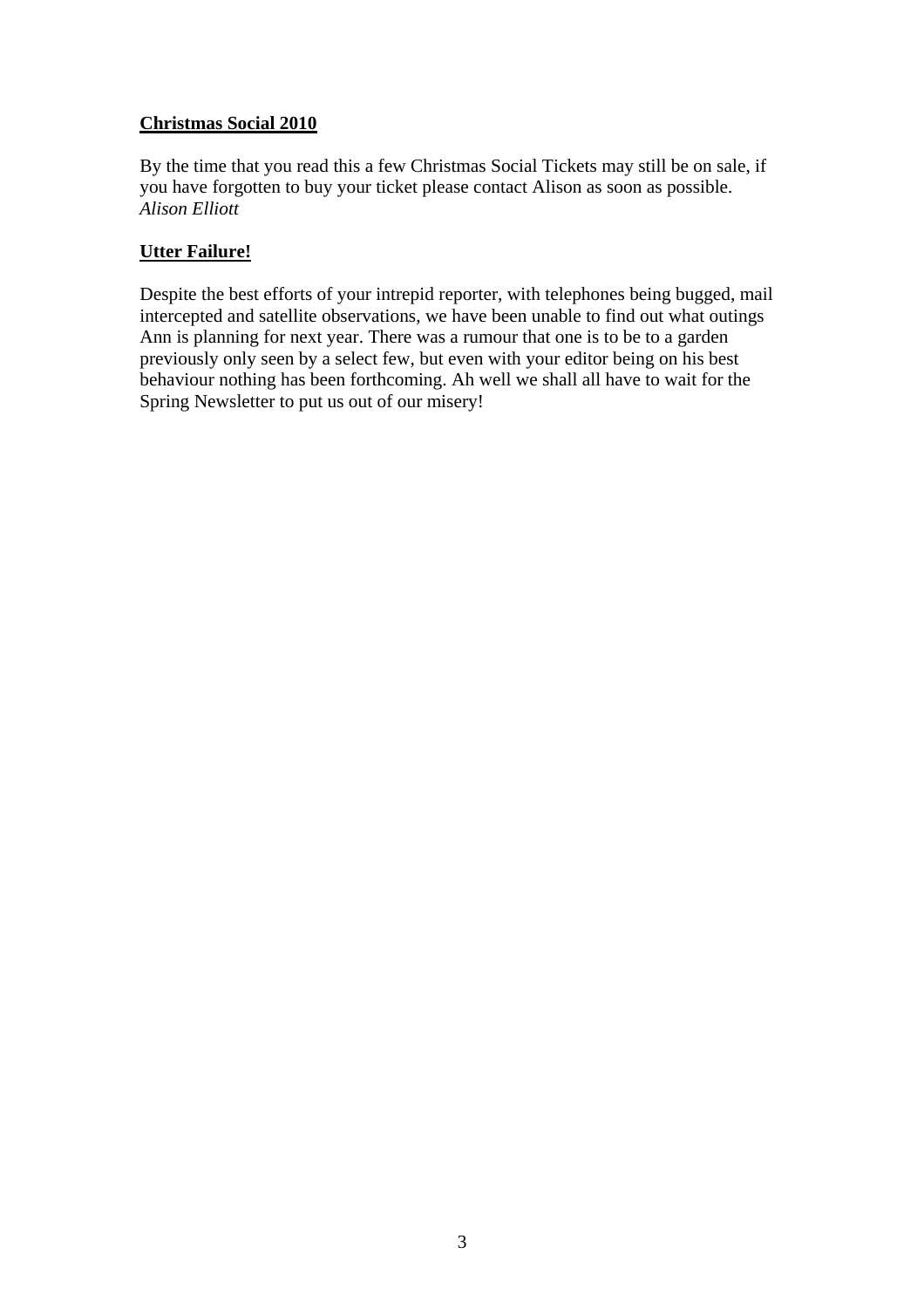### Lindfield Horticultural Society

(Affiliated to the R.H.S.) Please reply to: -

Telephone 01444 483039 23 William Allen Lane Email alisonelliott6@googlemail.com Lindfield

West Sussex RH16 2SE

October 2010

Notice is hereby given that the **Annual General Meeting** of the above named Society will be held on Wednesday the  $10^{th}$  November 2010 at 7.30pm in the King Edward Hall, Lindfield.

#### **AGENDA**

- 1) Chairman's Welcome and Apologies for Absence
- 2) Minutes of the 2009 AGM.
- 3) Matters arising there from.
- 4) To consider the Chairman's report for the year 2009/2010.
- 5) To adopt the Statement of Accounts for the Year ending the  $30<sup>th</sup>$ September 2010.
- 6) Election of Chairman.

| Election of Officers: - Vice-Chairman | <b>Show Secretary</b>                          |
|---------------------------------------|------------------------------------------------|
| Secretary                             | <b>Flower Arranging Steward</b>                |
| Treasurer                             | <b>Catering Supervisor</b>                     |
|                                       | Show Superintendent Sundries Centre Supervisor |
|                                       |                                                |

- 8) Election of a Committee of not more than nine members
- 9) Appointment of an Examiner
- 10) Any Other Business

#### Alison Elliott (Mrs) Honorary Secretary

#### **N.B.**

Nominations for Chairman, Officers or Membership of the Committee should be made on the form below and must reach the Honorary Secretary by Wednesday 3rd November 2010.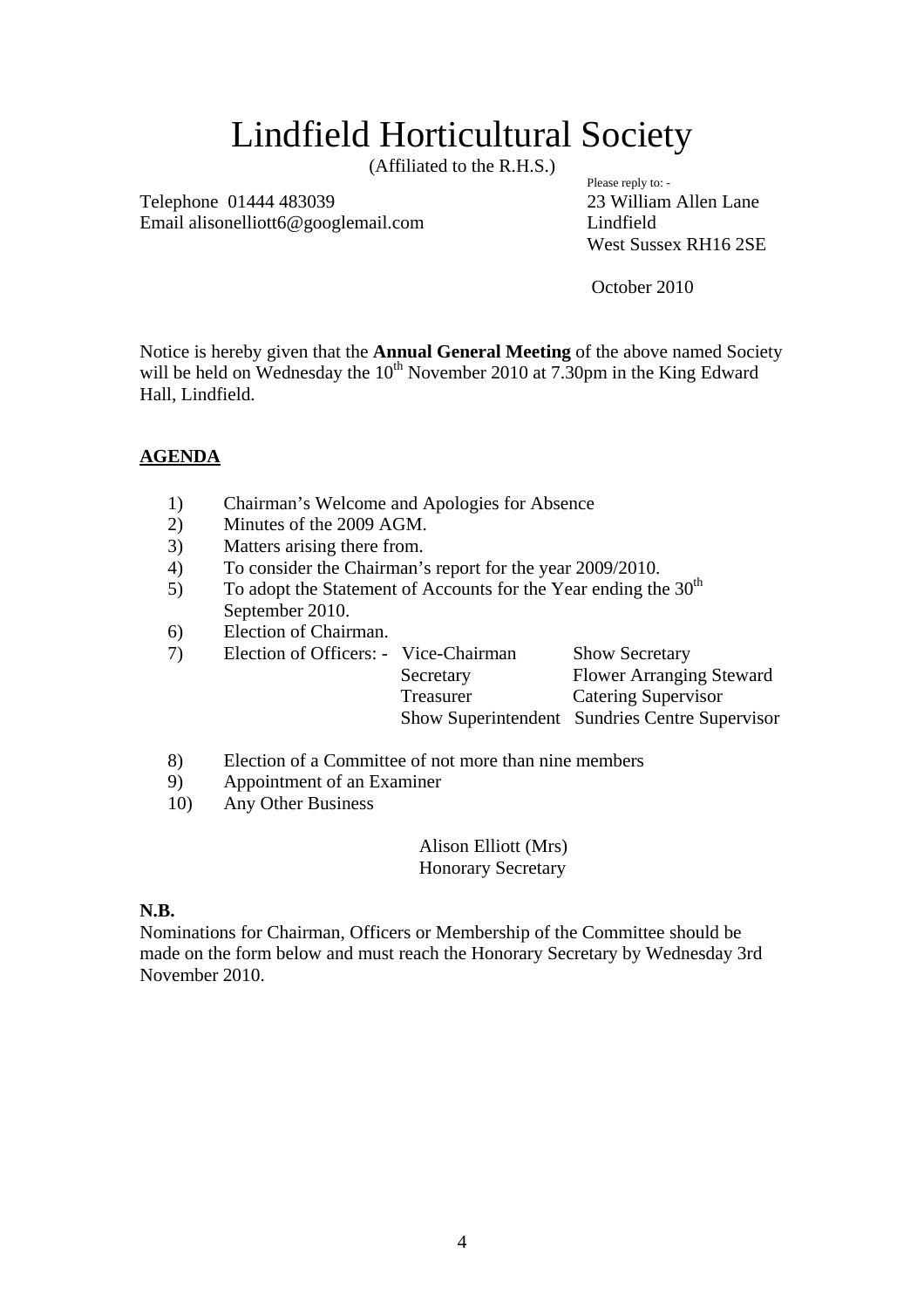### **NOMINATION FORM**

| I propose the appointment of       |
|------------------------------------|
|                                    |
|                                    |
|                                    |
|                                    |
| I second the proposal              |
|                                    |
|                                    |
|                                    |
| If appointed I am willing to serve |
|                                    |
|                                    |
|                                    |
|                                    |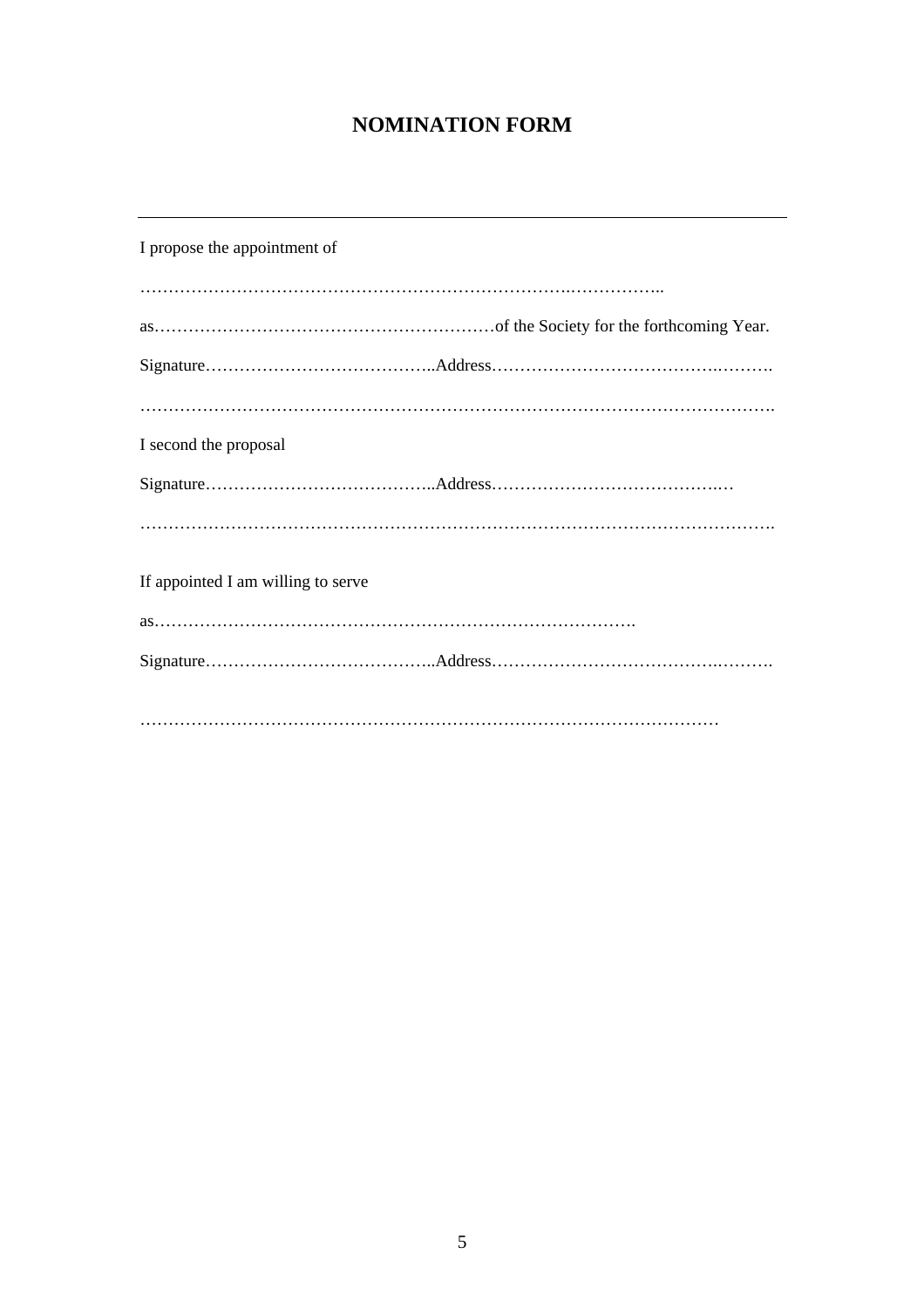# Lindfield Horticultural Society

(Affiliated to the R.H.S.)

#### **Minutes of the AGM of the Society held on the 11th November 2009 in the King Edward Hall.**

1) The Chairman, Mrs Sheila Hobbs opened the meeting and welcomed the Members attending.

**Apologies for Absence** were received from Andrew Harding, Glenise Buck, Richard and Lorelei Hilson.

- 2) **Minutes of the meeting of the 2008 AGM** were agreed and signed by the Chairman as a true record.
- 3) **Matters Arising.** There were no other matters than those on the agenda.
- 4) **The Chairman** presented her report and stated that it had been another interesting growing year with so many extremes of weather. She congratulated the shows exhibitors for still being able to produce such good quality produce, and wanted to thank everybody for their help and assistance and especially her Committee and family.
- 5) **The Treasurer** presented the accounts for the year, which showed a small surplus of £355. He highlighted the increase in sales at the Sundries Centre and thanked Noreen and Alan Smith for all their work especially with the erection of the new shed. He also thanked David Macmillan for selling adverts in the Show Schedule, which held down the show costs although show costs had risen slightly due to the increase in prize money.

The Treasurer asked for his thanks to be recorded for the help and assistance of the examiner Alan Spicer and to Tom Hughes for all his years of support as Membership Secretary.

The accounts for the year were accepted proposed by Neal McNamara and seconded by Rosemary Humphreys.

- 6) **Election of Chairman** The President took the Chair and proposed Mrs Sheila Hobbs as Chairman who was then elected unanimously. Betty Billings asked that the meeting showed its appreciation to Sheila.
- 7) **Election of Officers** The Chairman informed the meeting that during the year the Committee had co-opted Martin Higgins to the post of Vice Chairman and proposed his election for the coming year. This was seconded by Tom Hughes and agreed. The following Officers were elected on block proposed by Pauline Parkyns and seconded by Ann Higgins: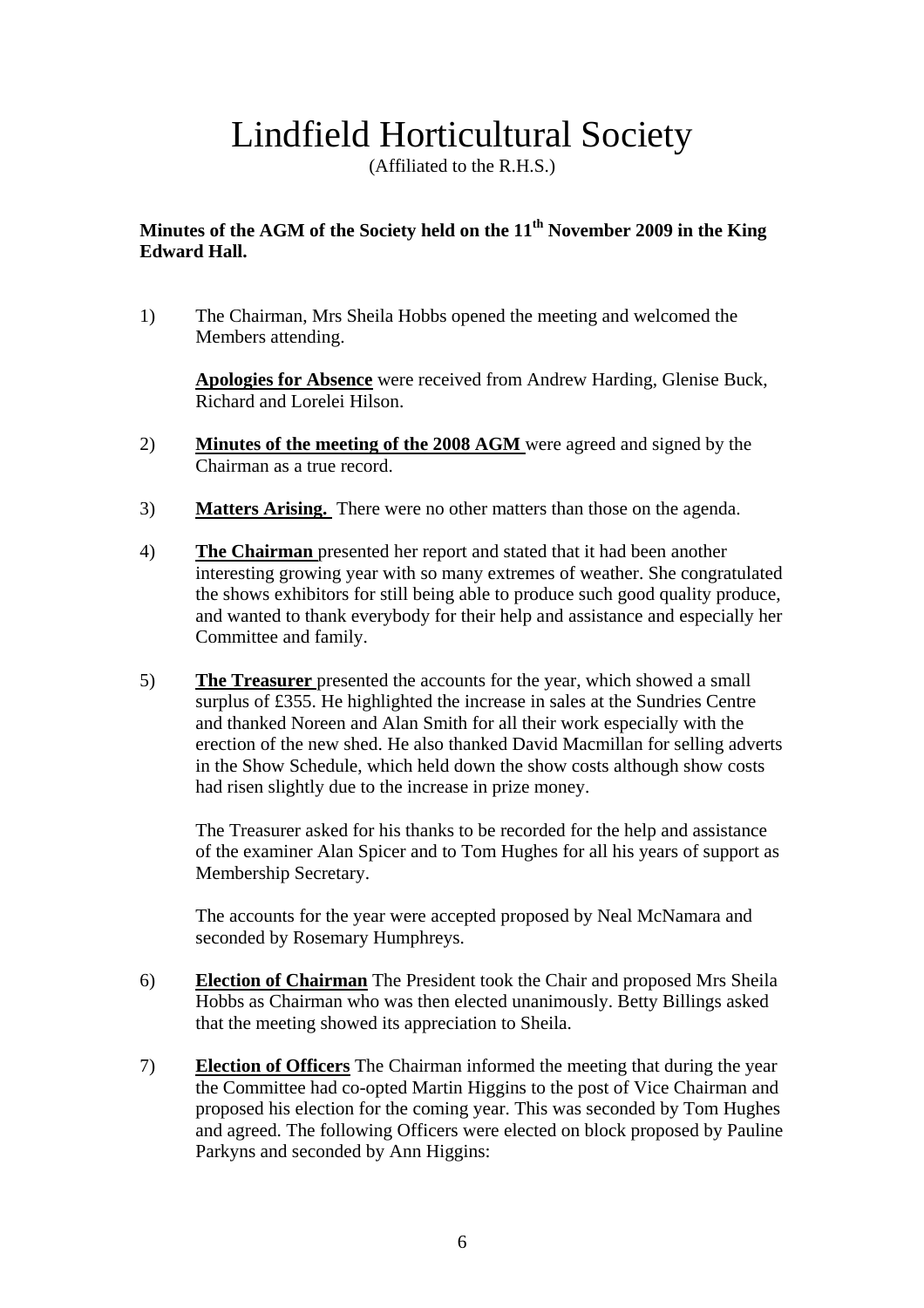| Secretary                         | <b>Alison Elliott</b> |
|-----------------------------------|-----------------------|
| Treasurer                         | Michael Elliott       |
| <b>Show Secretary</b>             | Pat Whetstone         |
| <b>Sundries Centre Supervisor</b> | Noreen Smith          |

The position of Show Superintendent would be filled by Richard Hilson and that of Catering Supervisor by Audrey Kite, although neither would be joining the Committee.

8) **Election of the Committee** Before the election of Committee Members the Chairman took the opportunity to thank Tom Hughes for being our Membership Secretary for the last 18 years; she referred to Tom as a treasure and said on behalf of the whole Society how much he would be missed. She announced thankfully that Joyce Gladwell had agreed to take on the post, which was seconded by Neal McNamara and agreed. The following existing Committee were elected on block proposed by Pauline Parkyns and seconded by Ann Higgins:

Anne Marsden, Peter Day (Raffles), Rosemary Humphreys (Publicity), Rita Pickett.

It was also noted that Wendy Dumbleton (Talks) and Ann Higgins (Outings) would assist the Society but would not be on the Committee.

The Chairman thanked her Committee for their hard work and especially mentioned Richard, Audrey, Wendy and Ann who covered unfilled Committee places. Members then showed their agreement by spontaneous applause.

- 9) **Annual Subscription** The Committee proposed that subscriptions be increased on the  $1<sup>st</sup>$  October 2010 to £5 per individual Member and £8 per couple living at the same address. There being no need for a seconder the proposal was opened for discussion. Generally Members considered the increase more than reasonable. Subscriptions had not increased since 1998; if membership remained the same approximately another £600 income would be raised. David Macmillan seconded by Brian Tester proposed an amendment that coupled with this increase that there should be a requirement that the Committee undertake a major recruitment drive. The Chairman appreciated the need for new members and stated that regular efforts were made to encourage people to join but she felt it was too much to ask the existing Committee to undertake such a task without an increase in numbers. The amendment was put to the meeting and was lost with only three votes for. The main proposal was then put to the meeting and was agreed overwhelmingly.
- 10) **Appointment of Examiner** The Treasurer reported that Alan Spicer had decided to stand down as Examiner after 20 years in the post. Alan had survived a number of Treasurers and had made a considerable contribution to the Society over those years and the Committee asked the meeting to make Alan an Honorary Life Member in recognition of this service. The proposal was agreed unanimously.